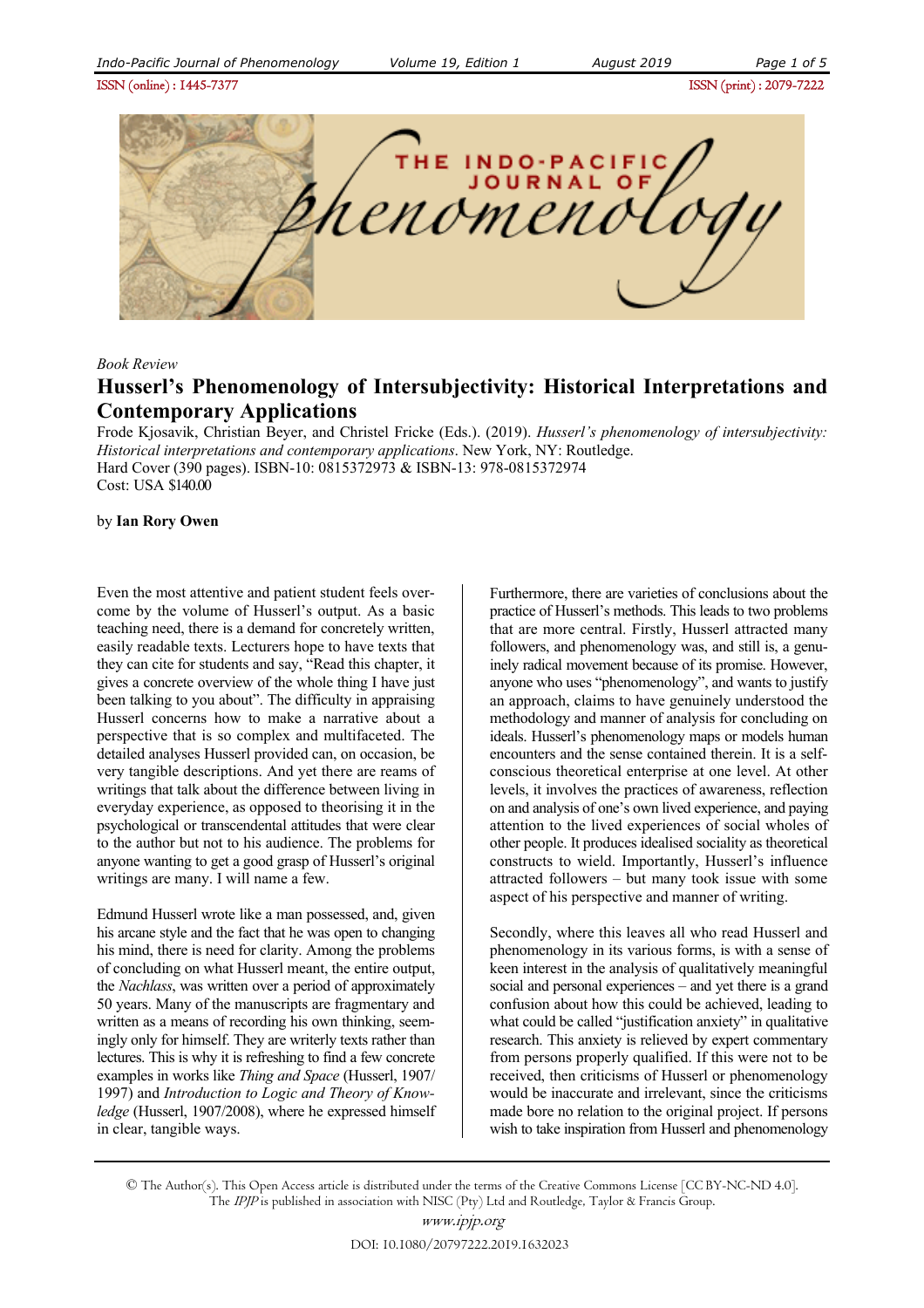and develop their approach in some way, then that is their right as free thinkers and actors. However, the fundamental question remains: What are the original methods and standpoints of Husserl, and how are they justified? – or not? – with respect to the evidence that we all have as human beings about what consciousness is and how it fits into the contemporary social world.

If it were humanly possible to have read and digested the entirety of the *Nachlass* and conclude on it in a short space, then that would be a text worth reading. Next best would be texts from experts who can draw conclusions, set a context for Husserl's output, and go as far as suggesting improvements to make Husserl's methods and position more cohesive. *Husserl's Phenomenology of Intersubjectivity* is such a text that works to inform the phenomenological community by means of critical comments that identify some key aspects of what is important in the original project. The worth of *Husserl's Phenomenology of Intersubjectivity: Historical Interpretations and Contemporary Applications* is that 15 chapters by leading scholars is a sound introduction for the novice and expert alike that provides concrete guidance on some key aspects of Husserl's mission. In the review that follows, I will not comment on every chapter, but I will comment on some that seem most noteworthy for educational purposes. In addition, while I am making this aside, I will make apologies for not commenting on all 15 chapters and also for omitting other more complex matters that could be commented on in relation to this scholarly work.

Christian Beyer supplies a chapter on motivation as part of epistemic rationality. In the psychological scope, the term "constitution" is usually used to make a narrative about experience. The social context of the lifeworld is due to social acts of all kinds. In holistic view, the other means of expressing, in writing or dialogue, the same situation is that of "intentional analysis of givenness". These are different ways of expressing the same focus on constitution, as shared active structuring of the conditions of possibility for intersubjectivity. There are many aspects to the whole that Husserl was identifying, and he wrote in a manner that demands demonstration and dialogue with the author, to get the details about what was being theorised, and what the conclusions are. Beyer points out that, in accruing learning, the sediments laid down are the trace of childhood and past learning, in a way that contemporary psychologists would describe as the effects of attachment and early learning. Individuals have their habits and skills maintained across the lifespan. The habits and knowledge we each have as individuals are the products of our upbringing.

Beyer concludes by staying close to Husserl's texts and citing passages where the perspectives of self and other become entwined, such that the sharing of the sense of cultural objects is what is passed between people. To empathise pre-reflexively, before egoic analysis begins,

is to participate in the social world. Only in ideal conclusions, in works like *Cartesian Meditations* (Husserl, 1931/1977), did Husserl conclude that the perspectives of self and other on cultural objects are amalgamated across time, for everyone. The social learning theory is a theoretical idealisation that is self-conscious of its own manner of creation. The point of Beyer's chapter is to focus on epistemic standards of justification in the analysis of social learning. The complicated theoretical stance is born of a desire to be self-reflexive.

Søren Overgaard provides some definitive comments on empathy, the window that monads have on other monads and social encounters. He wants to distinguish between subtly different senses that Husserl identified regarding what it is to understand other people and human social contexts. Overgaard writes that, following Edith Stein (1917/1989), empathy is not emotional contagion or confluence, but rather concerns a felt-sense of connection that includes doing, living, feeling and deciding with others. The full extent of what Husserl wanted theorists to empathise with were not just other people in face-toface encounters in the social world, but also animals and possibly even foetal life *in utero*. In concluding on what makes the difference between authentic and inauthentic empathy, Overgaard concludes that person A empathises with person B if, and only if, two conditions are met. The first condition is that A does experience in imagination the contents of the other's perspective as it is undergone from his or her point of view, sometimes referred to as "the other remains other" in a different but equivalent wording. The second condition for A empathising B is that A does not confuse A's identity with B's identity, or anyone else's, in a sense requiring further specification. Overgaard concludes that the point of Husserl's critique of Lipps was to prevent the discourse of projection-based accounts of empathy – for instance, like those made by Sigmund Freud.

Two more chapters that are noteworthy contain further comment on the type of science a Husserlian perspective makes. The respective chapters are provided by Mirja Hartimo, "On the Origins of Scientific Objectivity", and Harald Wiltsche, "Models, Science and Intersubjectivity".

Hartimo begins with an account of the cultural lifeworld of lived experience. Hartimo concludes on "The Origin of Geometry" (Husserl, 1935/1970) as a leading text for understanding intentional history that draws out some key aspects of Husserl's historical perspective. Given that the contents of society are transmitted from generation to generation across the centuries, objectivity across history is exemplified by the intentional analysis of geometry, reading and writing since their inception. Thus, writing is an exemplar for other types of knowledge acquisition. She concludes on the purpose of the transcendental approach to natural science as being that of finding the limits, scope and boundary conditions of theorizing attitudes of approach to regions of essence.

<sup>©</sup> The Author(s). This Open Access article is distributed under the terms of the Creative Commons License [CC BY-NC-ND 4.0]. The IPJP is published in association with NISC (Pty) Ltd and Routledge, Taylor & Francis Group.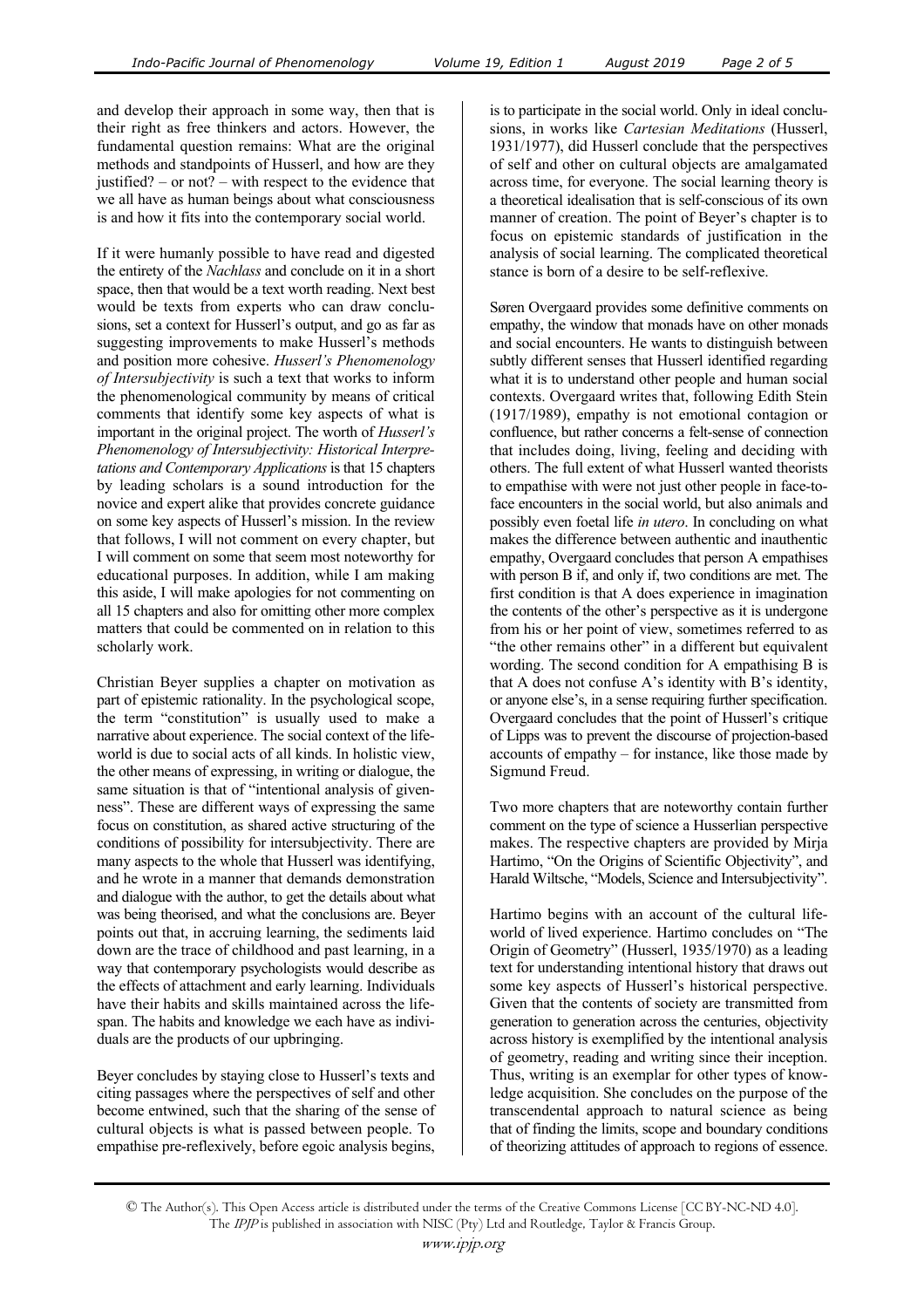The point is to see that guiding concepts and relationships between them, and their regions, relate to practising science as it is lived by a scientific community, somewhat like Thomas Kuhn's (1962/1996) approach to philosophy of science.

Wiltsche focuses on sedimentation and formalization as topics of self-justification, meta-theoretically, in the exemplar of geometry that is passed on across the generations. His point is that the creation of mathematical models in science is the use of exact essences. The work done in creating the models is often unconsidered in philosophical critiques of science. The use of mathematics is intersubjective, in that it includes generations of mathematicians, and that is a condition of the possibility of science. Thus, science is not just intersubjective in that it requires replication by cohorts of other scientists, but in that its mathematical tools are also intersubjective in the work they do.

However, if there were to be just one reason for buying *Husserl's Phenomenology of Intersubjectivity*, then it would be to get guidance from Iso Kern, the editor of *Husserliana XIII*, *XIV* and *XV* (Husserl, 1973a, 1973b, 1973c). In a 90 page opening chapter, Kern provides guidance on seeing essences as part of eidetic imaginative variation and works to make Husserl's position more cohesive. Kern provides 29 sections on key aspects of empathy and intersubjectivity. What is novel is that Kern stresses that love and sex are part of the evidence of the manifold ways in which human beings are experientially given to each other. Husserl was interested in empirical, biological and developmental approaches such as those termed attachment relationships. This is because, like empathy, they are forms of relating through which the other makes himself or herself known and is given. Kern notes that, in sex, the other's pleasure is a shared mutual goal, and this mutuality makes a unity occur. Sex is a mutual satisfaction and co-achievement of the sexual and attachment drive, although only the case of heterosexuality is considered. Two people in love can give each other negative feedback in a positive manner. Kern comments with authority on multiple aspects of the key points of how mutuality and reciprocity occur in all possible forms of interaction between self and other. In love, the loving self participates in the desire of the other. In a loving family, for instance, the aims of others are shared, so that circular co-constitution exists between people in love, so that shared aims can include positive and negative outcomes. In loving social contexts, people understand each other. Husserl's ambition for his psychology had different scopes and contexts and included analysing actual relationships and social contexts in general, so that maladaptive forms of relating can be studied also.

An important work by Eduard Marbach, a one-time student of Jean Piaget, makes it clear that it is both necessary and acceptable for Husserl to substitute findings from natural science and natural psychological science, as long as they have been formulated into intentional processes to safeguard their meaning for lived experience in a social whole, a social phenomenon. Marbach's chapter on Husserl's genetic method makes it clear that deconstructive imaginative variation can work on givenness and accept empirical findings from developmental psychology, for instance. The point of the exercise is to create an applied or empirical phenomenology by formulating or interpreting findings from outside of phenomenology, and forge ahead in creating theoretical support for practical psychological work and research. In child development research, eidetic imaginative variation could, for instance, be employed to study the stages of infancy and re-interpret the changes in children's abilities from birth onwards.

David Woodruff Smith provides a concise overview of Husserl's project in one chapter to sum up key aspects of intersubjectivity and its cultural objects. It gives an overview of the all-inclusive nature of Husserl's analyses of social wholes, social phenomena, either as specific real occurrences, or as modelling, mapping or theorizing lived experiences in general. Smith walks through intersubjectivity as it was analysed by Husserl from 1905 to 1935 approximately. He characterises a part of Husserl's conclusions as the importance of indexical semantics or logic of how social wholes are comprised around the actual perspectives of "I", "other I", "we" and "our cultural lifeworld". The object of attention was understood in a style that has many influences. One is the Berlin School of Gestalt psychology.

The basic social situation for Husserl concerned embodied consciousness, which is capable of receiving manifold senses of the same cultural object. The methods of reflection, analysis, and imaginative seeing of possibilities and actualities concerning face-to-face human encounters, differentiate between constant and variable moments of their whole. Through processes of social learning since childhood, people build up stereotypes about categories of things, ideas and people, generally and specifically, so that they come to know how to navigate social and geographical space. Smith spells out those sections in *Ideas II* (Husserl, 1952/1989) that provide an overview of ideal sociality.

The importance of bodily expression as understandable through empathy is stressed. This conclusion is made, but without drawing out the consequences of this type of a conclusion, although Smith makes a brief aside to Edith Stein's PhD thesis in which she explored the dimension of the emotional lives of others. Smith's aside to Stein is helpful, because, in Stein's work, the basic human encounter is expressed in brief. Whilst Stein's manner of writing is different, her short work is roughly equivalent to Husserl's, where a minimal social whole is being idealised. Edith Stein's contribution (1917/1989) is the inclusion of emotions and gendered personality

<sup>©</sup> The Author(s). This Open Access article is distributed under the terms of the Creative Commons License [CC BY-NC-ND 4.0]. The IPJP is published in association with NISC (Pty) Ltd and Routledge, Taylor & Francis Group.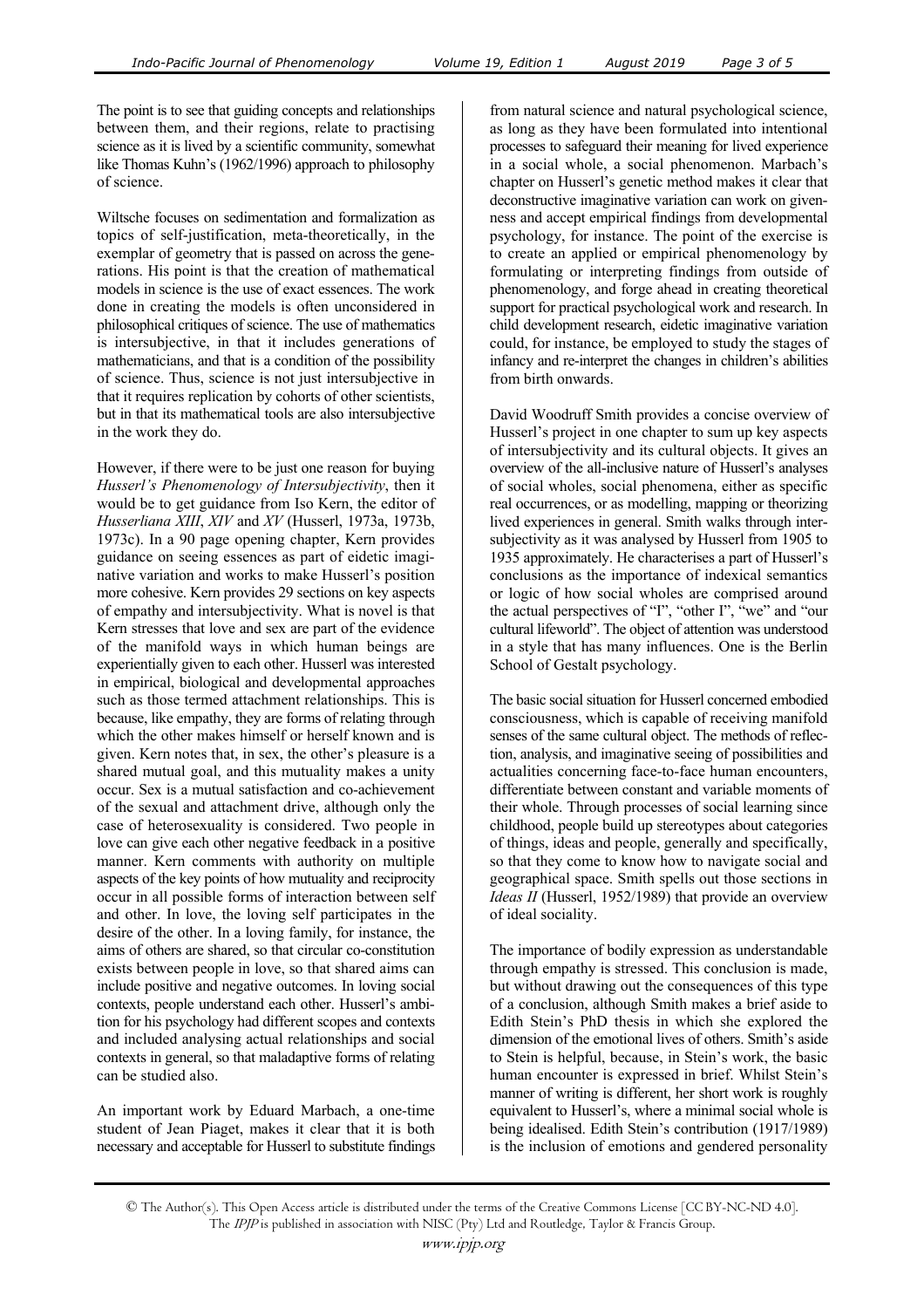in gendered social space in relation to the incorporation of the sexed body into phenomenology.

Smith's chapter concludes on how social spaces as extant - and designated in language by the words "I", "you", "this", "she", "he", "they" – and the processes of interconnection between them as lived experiences of others, are the ideal conclusions that Husserl sought. Husserl's treatment was of actual social wholes (face-to-face social encounters) and also social wholes of any sort; and, separately still, the means of mapping social encounters across a number of his manners of interpretation and his methods. When I write "social wholes", I am referring to how meaning is social with respect to self, other, and anyone, about the cultural objects of which they are aware.

While the perspectives of others, their intentions and motivations, were always what Husserl had wanted his psychology and philosophy to capture, it is the centrality of the expressive human body as nonverbal communication that is basic in it. Bodies continually signal their participation in the cultural world. The phenomenon of empathy is overlooked in the natural attitude; it's just everyday chitchat and social interaction, or watching TV, or listening to radio, and being immersed in the moment. Only on starting reflection does it become possible for the ego to compare how social wholes differ and share similarities, in their parts and wholes of various sorts.

The type of ideal theoretical or philosophical psychology that Edmund Husserl urged is a developmental social psychology, which needs further qualification in the scope and manner of its theoretical processes. Its style emphasises interdisciplinarity between biological, social and psychological human sciences of ever increasing contextual sizes. Its scope extends towards historical and even archaeological contexts. One aspect of it focuses on the first acquisition of abilities in childhood and thereafter, developmentally. It is a focus on meaning like Gestalt, but in a developmental social learning perspective also, somewhat like Jean Piaget, social constructionism or radical constructivism, but with numerous intricate explanations and qualifications of its scope and nature that defy sound-bite definitions. The scope of Husserl's psychology further includes the analysis of references or associations that go far beyond individual differences and intentional sociology, and extends to the point of an intentional anthropology of home and alien worlds, and into history.

# **About the Author**



*Ian Rory Owen Leeds and York Partnerships National Health Service Foundation Leeds, United Kingdom* 

E-mail address: ianrory@hotmail.co.uk

A UKCP registered psychotherapist since 1995, Dr Ian Rory Owen has, since 2001, worked for the Leeds and York Partnerships NHS Foundation Trust where he is currently a Principal Integrative Psychotherapist and provides individual brief therapy for adults. He was previously

a Senior Lecturer in Counselling Psychology at the University of Wolverhampton in the UK, where he led a MA/MSc programme in Counselling, and also participated in the teaching of the PhD programme in Counselling Psychology.

In addition to graduating from Regents College, University of London, with a MA in Counselling and Psychotherapy in 1991 and a PhD in 2005, he also holds qualifications in Medical Anthropology and Cognitive Behavioural Therapy. He became a Graduate Member of the British Psychological Society in 1999.

Dr Owen is the author of 76 refereed papers and three books on the original writings of Edmund Husserl, Martin Heidegger, attachment and phenomenological theory of mind as they apply to the theory and practice of individual psychotherapy. He has drawn on the common influences between Husserl and Heidegger and the work of Aron Gurwitsch, Jean-Paul Sartre, Maurice Merleau-Ponty, Simone de Beauvoir, Alfred Schütz and Paul Ricoeur in producing the intentionality model, a theoretical integration, to support therapy practice.

In his spare time he is interested in African, Brazilian and Afro-Caribbean dance and music and has a number of artistic hobbies.

<sup>©</sup> The Author(s). This Open Access article is distributed under the terms of the Creative Commons License [CC BY-NC-ND 4.0]. The IPJP is published in association with NISC (Pty) Ltd and Routledge, Taylor & Francis Group.